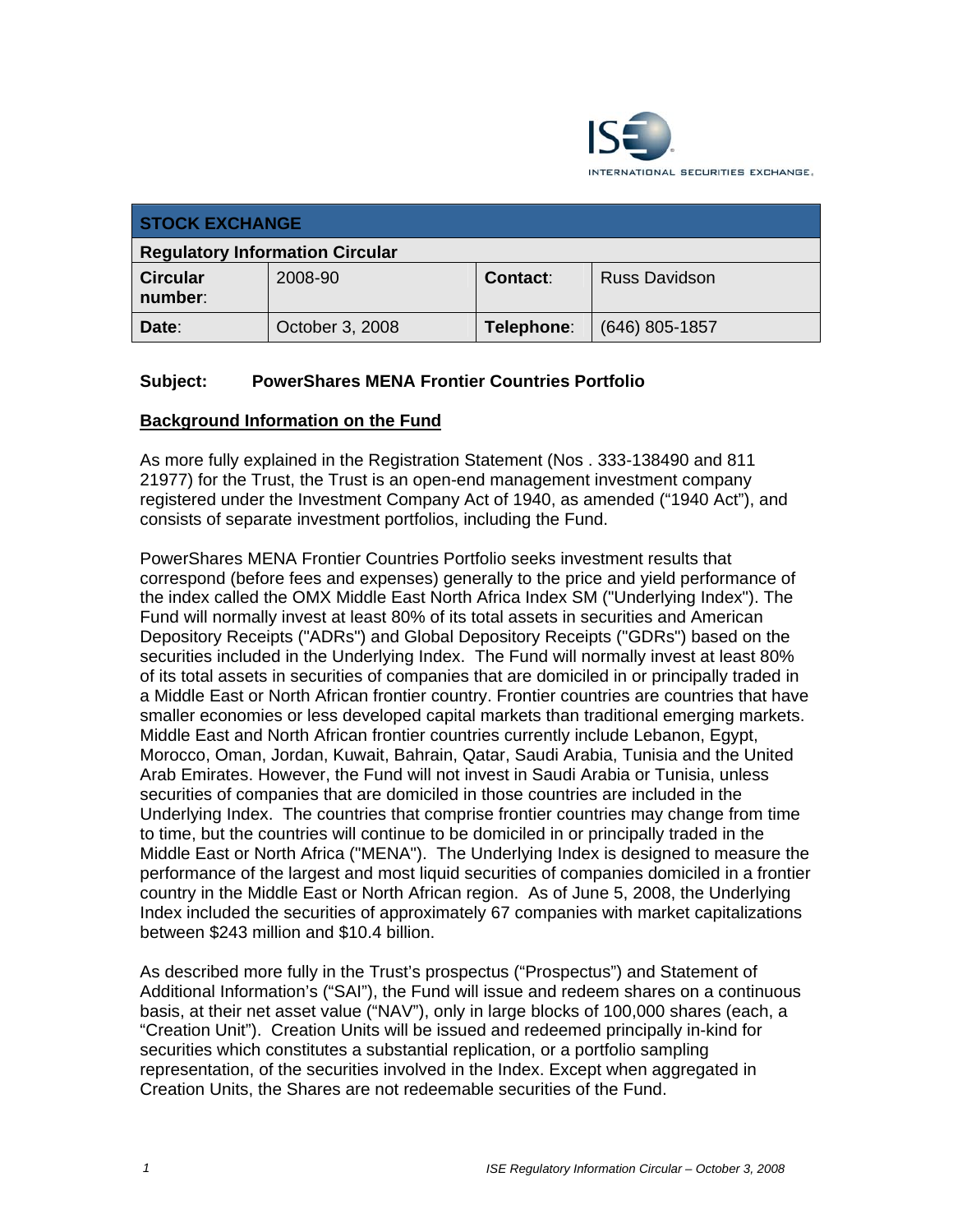Dividends from net investment income, if any, ordinarily will be declared and paid annually. Net realized capital gains, if any, will be distributed to investors annually.

The Depository Trust Company ("DTC") serves as securities depository for the Shares, which may be held only in book-entry form; share certificates will not be issued. DTC, or its nominee, is the record or registered owner of all outstanding Shares.

The NAV of the Fund will be determined once daily at the close of trading (normally, 4:00 p.m. Eastern Standard Time ("ET")) on each day that the New York Stock Exchange is open for business (a "Business Day"). NAV is calculated by dividing the current market value of the net assets of the Fund (i.e., the total value of its assets less all liabilities) by the total number of Shares outstanding, generally rounded to the nearest cent. NAV will be available from the Distributor and will also available to National Securities Clearing Corporation ("NSCC") participants through data made available from NSCC.

The Trust's registration statement describes the various fees and expenses for the Fund's Shares. For a more complete description of the Fund and the Index, visit www.powershares.com.

# **Purchases and Redemptions in Creation Unit Size**

Equity EAMs are hereby informed that procedures for purchases and redemptions of Shares in Creation Units are described in the Trust's Prospectus and Statement of Additional Information and that Shares are not individually redeemable but are redeemable only in Creation Unit aggregations or multiples thereof.

## **Principal Risks**

Interested persons are referred to the Prospectus for a description of risks associated with an investment in the Shares. These risks include the risk that a Fund's return may not match the return of its index for a number of reasons including the incursion by a Fund of operating expenses and costs not applicable to its index. In addition, as noted in the Prospectus, the Shares may trade at market prices that may differ from their NAV. The NAV of the Shares will fluctuate with changes in the market value of the Fund's holdings. The market prices of the Shares will fluctuate in accordance with changes in NAV as well as the supply and demand for the Shares on the Exchange.

# **Exchange Rules Applicable to Trading in the Shares**

The Shares are considered equity securities, thus rendering trading in the Shares subject to the Exchange's existing rules governing the trading of equity securities.

## **Trading Hours**

The Shares will trade on ISE between 9:00 a.m. and 4:00 p.m. ET.

Equity EAMs trading the Shares during the Pre-Market Session are exposed to the risk of the lack of the calculation or dissemination of underlying index value or intraday indicative value ("IIV"). For certain derivative securities products, an updated underlying index value or IIV may not be calculated or publicly disseminated in the Pre-Market hours. Since the underlying index value and IIV are not calculated or widely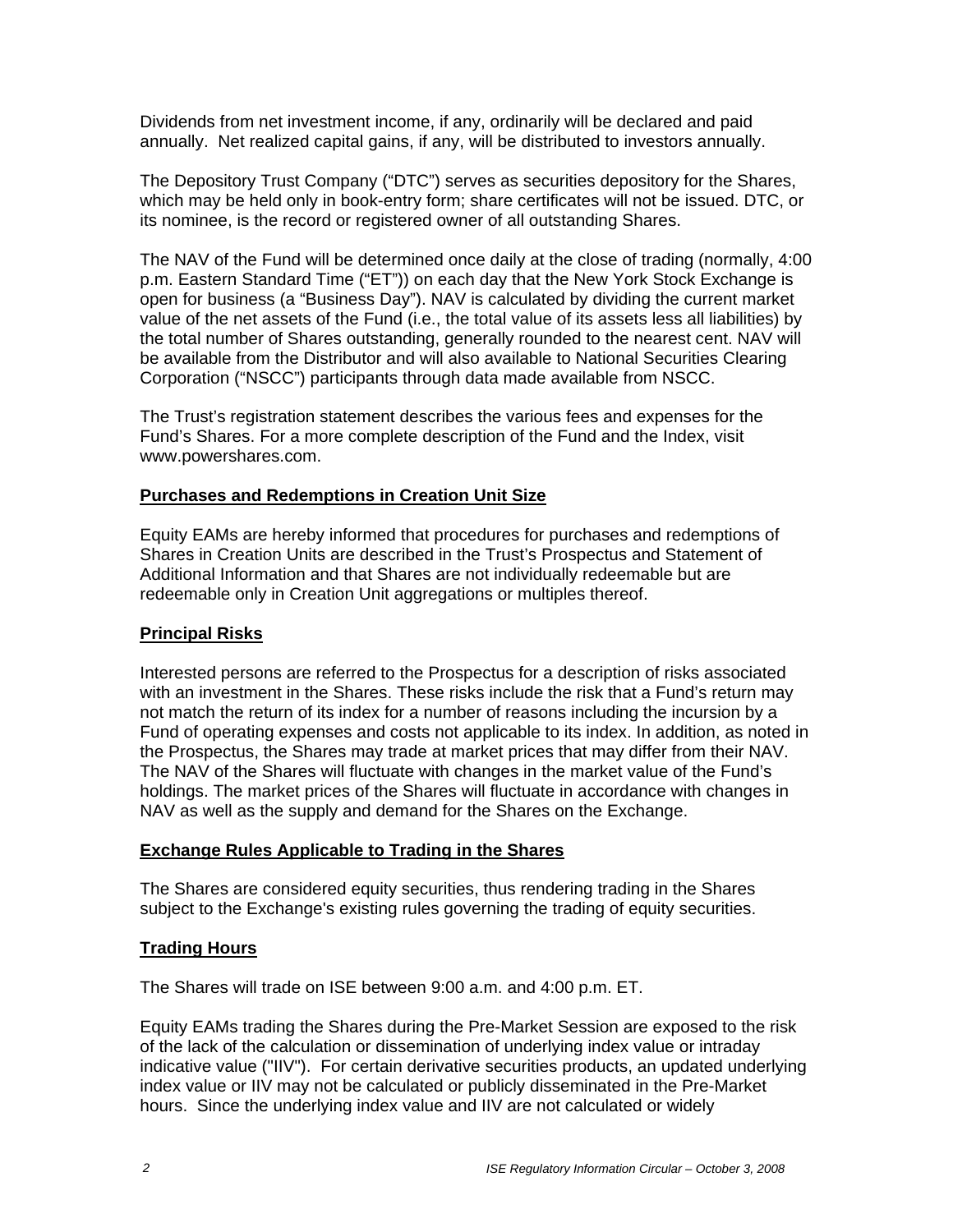disseminated during Pre-Market hours, an investor who is unable to calculate implied values for certain derivative securities products during Pre-Market hours may be at a disadvantage to market professionals.

# **Trading Halts**

ISE will halt trading in the Shares of a Trust in accordance with ISE Rule 2101(a)(2)(iii). The grounds for a halt under this Rule include a halt by the primary market because it stops trading the Shares and/or a halt because dissemination of the IIV or applicable currency spot price has ceased, or a halt for other regulatory reasons. In addition, ISE will stop trading the Shares of a Trust if the primary market de-lists the Shares.

## **Delivery of a Prospectus**

Pursuant to federal securities laws, investors purchasing Shares must receive a prospectus prior to or concurrently with the confirmation of a transaction. Investors purchasing Shares directly from the Fund (by delivery of the Deposit Amount) must also receive a prospectus.

Prospectuses may be obtained through the Distributor or on the Fund's website. The Prospectus does not contain all of the information set forth in the registration statement (including the exhibits to the registration statement), parts of which have been omitted in accordance with the rules and regulations of the SEC. For further information about the Fund, please refer to the Trust's registration statement.

#### **Exemptive, Interpretive and No-Action Relief Under Federal Securities Regulations**

The Commission has issued letters dated November 21, 2005 and October 24, 2006 (together, the "No-Action Letters") granting exemptive, interpretive and no-action relief from certain provisions of and rules under the Securities Exchange Act of 1934 for exchange-traded funds listed and traded on a registered national securities exchange that meet certain criteria. A description of the relief granted in the No-Action Letters follows.

## **Regulation M Exemptions**

Generally, Rules 101 and 102 of Regulation M prohibit any "distribution participant" and its "affiliated purchasers" from bidding for, purchasing, or attempting to induce any person to bid for or purchase any security which is the subject of a distribution until after the applicable restricted period, except as specifically permitted in Regulation M. The provisions of the Rules apply to underwriters, prospective underwriters, brokers, dealers, and other persons who have agreed to participate or are participating in a distribution of securities.

The Commission issued a No-Action Letter by which persons participating in a distribution of shares of a fund may engage in secondary market transactions in such shares during their participation in such a distribution, despite the requirements of from Rule 101 under Regulation M. In addition, the SEC has permitted persons who may be deemed to be participating in the distribution of shares of a fund (i) to purchase securities for the purpose of purchasing creation unit aggregations of fund shares and (ii) to tender securities for redemption in Creation Unit Aggregations. Further, the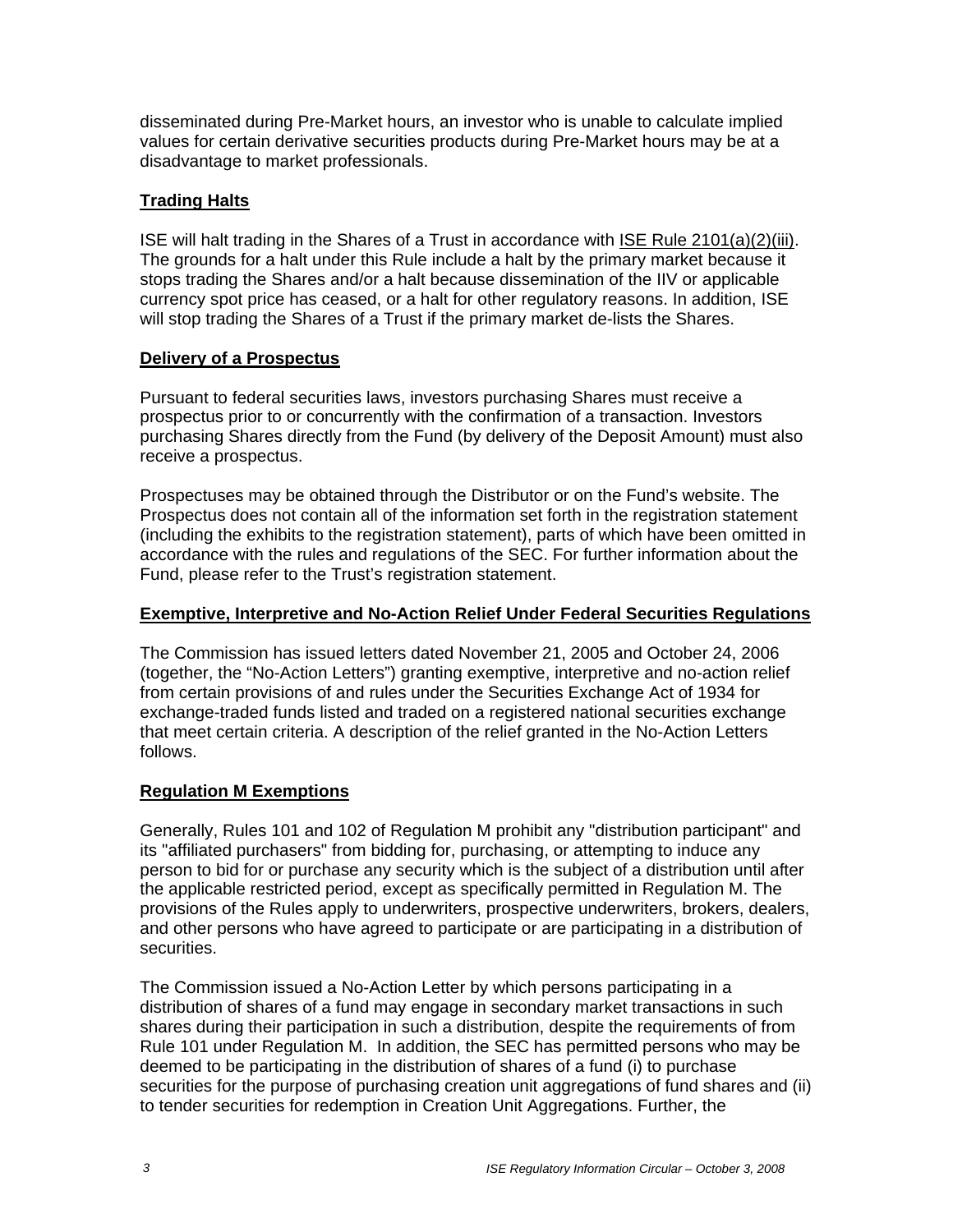Commission has clarified that the tender of fund shares to the Fund for redemption does not constitute a bid for or purchase of any of the Funds' securities during the restricted period of Rule 101. The Commission has issued a No-Action Letter to paragraph (e) of Rule 102 under Regulation M which allow the redemption of fund shares in creation unit aggregations during the continuous offering of shares.

## **Customer Confirmations for Creation or Redemption of Fund Shares (SEC Rule 10b-10)**

Broker–dealers who handle purchases or redemptions of Fund shares in Creation Units for customers will be permitted to provide such customers with a statement of the number of Creation Unit Aggregations created or redeemed without providing a statement of the identity, number and price of shares of the individual securities tendered to the Fund for purposes of purchasing creation unit aggregations ("Deposit Securities") or the identity, number and price of shares to be delivered by the Trust to the redeeming holder ("Redemption Securities"). The composition of the securities required to be tendered to the Fund for creation purposes and of the securities to be delivered on redemption will be disseminated each business day and will be applicable to requests for creations or redemption, as the case may be, on that day. This exemptive relief under Rule 10b-10 with respect to creations and redemptions is subject to the following conditions:

- 1. Confirmations to customers engaging in creations or redemptions must state that all information required by Rule 10b-10 will be provided upon request;
- 2. Any such request by a customer for information required by Rule 10b-10 will be filed in a timely manner, in accordance with Rule 10b-10(c);
- 3. Except for the identity, number and price of shares of the component securities of the Deposit Securities and Redemption Securities, as described above, confirmations to customers must disclose all other information required by Rule 10b-10(a).

# **SEC Rule 14e-5**

The Commission has permitted any person acting as a dealer-manager of a tender offer for a component security of fund (1) to redeem fund shares in creation unit aggregations from the issuer that may include a security subject to such tender offer and (2) to purchase fund shares during such tender offer. In addition, a No-Action has been issued under Rule 14e-5 states that if a broker-dealer acting as a dealer-manager of a tender offer for a security of the Fund purchases or arranges to purchase such securities in the secondary market for the purpose of tendering such securities to purchase one or more creation unit aggregations of shares, it must be made in conformance with the following:

- i. such bids or purchases are effected in the ordinary course of business, in connection with a basket of 20 or more securities in which any security that is the subject of a distribution, or any reference security, does not comprise more than 5% of the value of the basket purchased; or
- ii. purchases are effected as adjustments to such basket in the ordinary course of business as a result of a change in the composition of the underlying index; and
- iii. such bids or purchases are not effected for the purpose of facilitating such tender offer.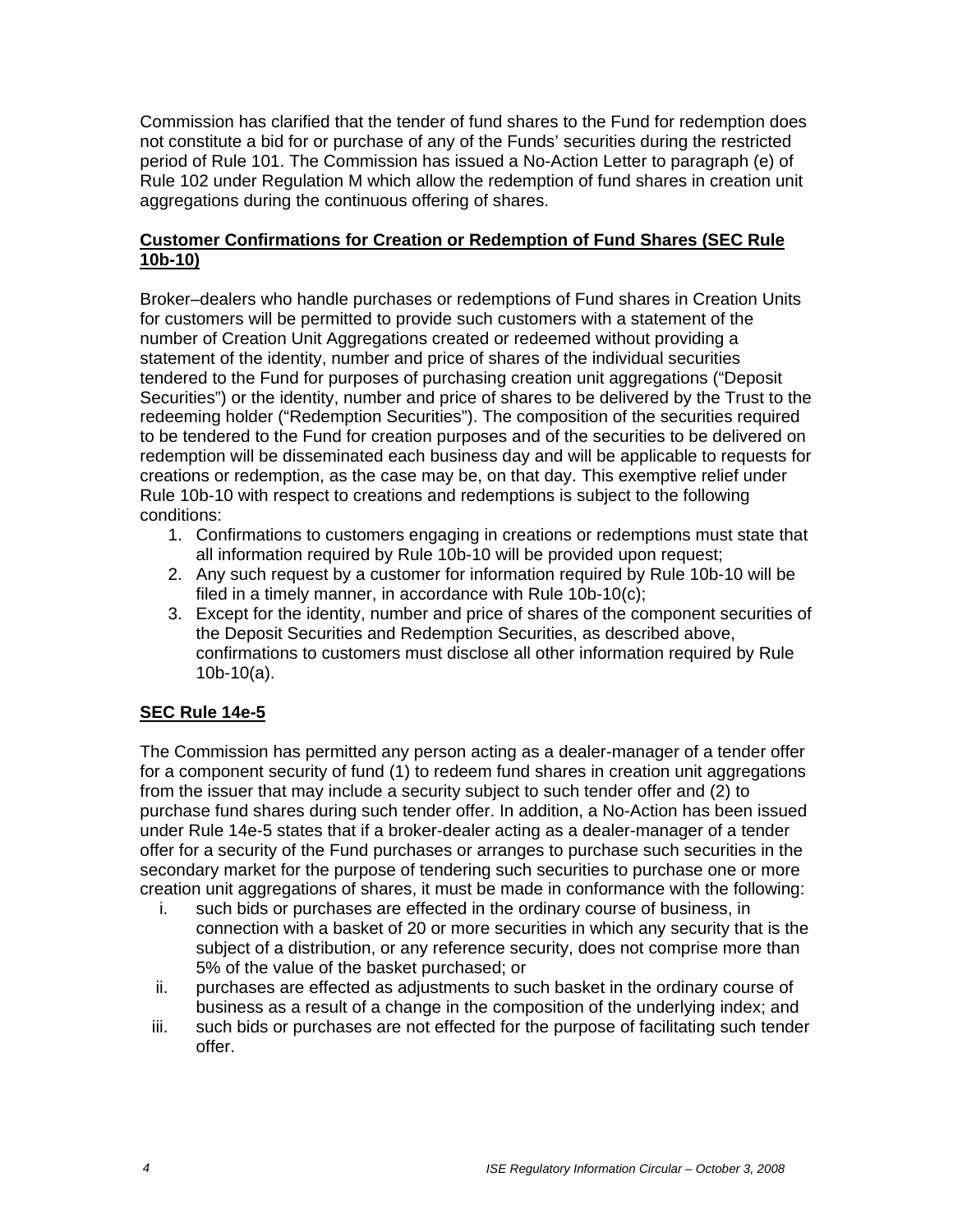# **Section 11(d)(1); SEC Rules 11d1-1 and 11d1-2**

Section 11(d)(1) of the Act generally prohibits a person who is both a broker and a dealer from effecting any transaction in which the broker-dealer extends credit to a customer on any security which was part of a new issue in the distribution of which he participated as a member of a selling syndicate or group within thirty days prior to such transaction. The Commission has clarified that Section 11(d)(1) does not apply to broker-dealers that are not authorized participants (and, therefore, do not create creation unit aggregations) that engage in both proprietary and customer transactions in shares of a fund in the secondary market, and for broker-dealer authorized participants that engage in creations of creation unit aggregations. This relief is subject to specific conditions, including the condition that such broker-dealer (whether or not an authorized participant) does not, directly or indirectly, receive from the fund complex any payment, compensation or other economic incentive to promote or sell the shares of a fund to persons outside the fund complex, other than non-cash compensation permitted under NASD Rule 2830 (I)(5)(A), (B) or (C). See letter dated November 22, 2005 from Brian A Bussey, Assistant Chief Counsel, SEC Division of Market Regulation, to Barclays Global Investors, N.A., dated November 22, 2005. The Commission has issued a No-Action Letter under Section 11(d)(1) of the Act states that brokerdealers may treat shares of a fund, for purposes of Rule 11d1-2, as "securities issued by a registered open-end investment company as defined in the Investment Company Act" and thereby extend credit or maintain or arrange for the extension or maintenance of credit on shares that have been owned by the persons to whom credit is provided for more than 30 days, in reliance on the exemption contained in the rule.

## **SEC Rule 15c1-5 and 15c1-6**

The Commission has issued a No-Action letter with respect to Rule 15c1-5 and Rule 15c1-6 as to the required disclosure of control by a broker or dealer with respect to creations and redemptions of fund shares and secondary market transactions therein.

**This Regulatory Information Bulletin is not a statutory Prospectus. Equity EAMs should consult the Trust's Registration Statement, SAI, Prospectus and the Fund's website for relevant information.**